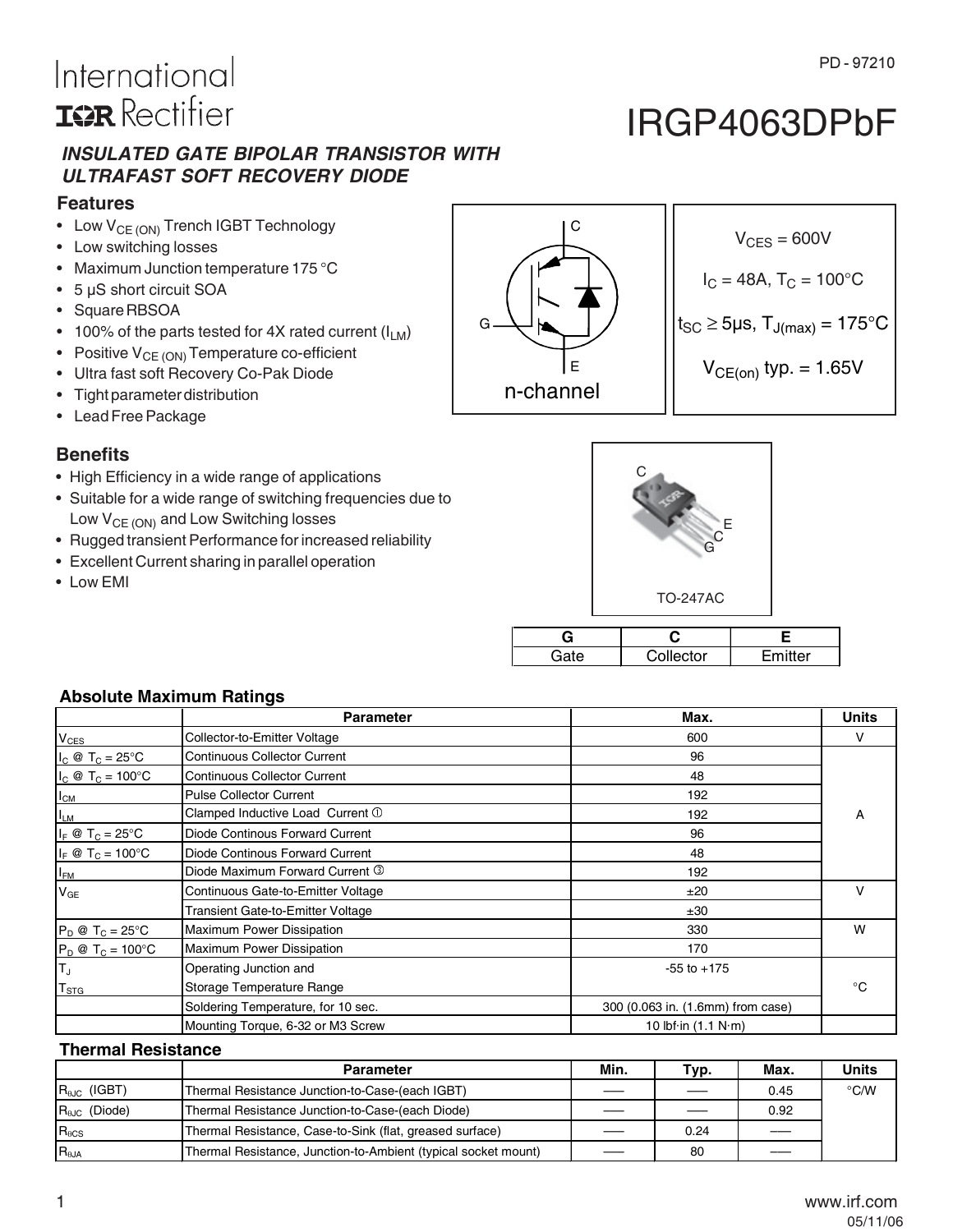#### Electrical Characteristics @ T<sub>J</sub> = 25°C (unless otherwise specified)

|                                 | <b>Parameter</b>                        | Min. | Typ.                     | Max.                     | Unitsl | <b>Conditions</b>                                                                                | Ref.Fig         |
|---------------------------------|-----------------------------------------|------|--------------------------|--------------------------|--------|--------------------------------------------------------------------------------------------------|-----------------|
| $V_{(BR)CES}$                   | Collector-to-Emitter Breakdown Voltage  | 600  |                          |                          |        | $V_{GF} = 0V$ , $I_C = 150 \mu A$ <sup>4</sup>                                                   | CT <sub>6</sub> |
| $\Delta V_{(BR)CES}/\Delta T_J$ | Temperature Coeff. of Breakdown Voltage |      | 0.30                     | $\overline{\phantom{0}}$ |        | $V^{\circ}C$ $V_{GF} = 0V$ , $I_C = 1mA$ (25°C-175°C)                                            | CT <sub>6</sub> |
|                                 |                                         | –    | 1.65                     | 2.14                     |        | $I_{C}$ = 48A, $V_{GF}$ = 15V, T <sub>J</sub> = 25°C                                             | 5,6,7           |
| $V_{CE(on)}$                    | Collector-to-Emitter Saturation Voltage |      | 2.0                      |                          | $\vee$ | $I_c = 48A$ , $V_{GE} = 15V$ , $T_J = 150^{\circ}C$                                              | 9,10,11         |
|                                 |                                         |      | 2.05                     |                          |        | $I_C = 48A$ , $V_{GF} = 15V$ , $T_I = 175^{\circ}C$                                              |                 |
| $V_{GE(th)}$                    | Gate Threshold Voltage                  | 4.0  | $\overline{\phantom{0}}$ | 6.5                      | v      | $V_{CE} = V_{GE}$ , $I_C = 1.4mA$                                                                | 9, 10,          |
| $\Delta V_{GE(th)}/\Delta TJ$   | Threshold Voltage temp. coefficient     |      | $-21$                    | $\overline{\phantom{0}}$ |        | $mV$ <sup>o</sup> C $V_{CE}$ = $V_{GE}$ , $I_C$ = 1.0mA (25 <sup>o</sup> C - 175 <sup>o</sup> C) | 11, 12          |
| gfe                             | Forward Transconductance                |      | 32                       |                          | S.     | $V_{CF}$ = 50V, $I_C$ = 48A, PW = 80µs                                                           |                 |
| $I_{CES}$                       | Collector-to-Emitter Leakage Current    |      | 1.0                      | 150                      | uA     | $V_{GE} = 0V$ , $V_{CE} = 600V$                                                                  |                 |
|                                 |                                         |      | 450                      | 1000                     |        | $V_{GF} = 0V$ , $V_{CF} = 600V$ , $T_{J} = 175^{\circ}C$                                         |                 |
| V <sub>FM</sub>                 | Diode Forward Voltage Drop              |      | 1.95                     | 2.91                     | v      | $I_F = 48A$                                                                                      | 8               |
|                                 |                                         |      | 1.45                     |                          |        | $I_F = 48A$ , $T_A = 175^{\circ}C$                                                               |                 |
| $I_{\text{GES}}$                | Gate-to-Emitter Leakage Current         |      |                          | ±100                     | nA     | $V_{GF} = \pm 20V$                                                                               |                 |

### Switching Characteristics @ T<sub>J</sub> = 25°C (unless otherwise specified)

|                             | <b>Parameter</b>                     | Min.                     | Typ.               | Max.                     | <b>Units</b> | <b>Conditions</b>                                                                                       | Ref.Fig         |
|-----------------------------|--------------------------------------|--------------------------|--------------------|--------------------------|--------------|---------------------------------------------------------------------------------------------------------|-----------------|
| $Q_{g}$                     | Total Gate Charge (turn-on)          |                          | 95                 | 140                      |              | $I_C = 48A$                                                                                             | 24              |
| $\overline{Q_{ge}}$         | Gate-to-Emitter Charge (turn-on)     | —                        | 28                 | 42                       | nC           | $V_{GE} = 15V$                                                                                          | CT <sub>1</sub> |
| $\mathbf{Q}_\mathrm{gc}$    | Gate-to-Collector Charge (turn-on)   |                          | 35                 | 53                       |              | $V_{CC}$ = 400V                                                                                         |                 |
| $E_{on}$                    | Turn-On Switching Loss               | —                        | 625                | 1141                     |              | $I_C = 48A$ , $V_{CC} = 400V$ , $V_{GE} = 15V$                                                          | CT <sub>4</sub> |
| $E_{\text{off}}$            | <b>Turn-Off Switching Loss</b>       |                          | 1275               | 1481                     |              | $\mu$ J   R <sub>G</sub> = 10 $\Omega$ , L = 200 $\mu$ H, L <sub>S</sub> = 150nH, T <sub>J</sub> = 25°C |                 |
| $E_{\text{total}}$          | <b>Total Switching Loss</b>          |                          | 1900               | 2622                     |              | Energy losses include tail & diode reverse recovery                                                     |                 |
| $t_{\text{d}(on)}$          | Turn-On delay time                   | —                        | 60                 | 78                       |              | $I_C = 48A$ , $V_{CC} = 400V$ , $V_{GF} = 15V$                                                          | CT4             |
| $t_r$                       | Rise time                            |                          | 40                 | 56                       | ns           | $R_G = 10\Omega$ , L = 200µH, L <sub>S</sub> = 150nH, T <sub>J</sub> = 25°C                             |                 |
| $t_{\text{d(off)}}$         | Turn-Off delay time                  | —                        | 145                | 176                      |              |                                                                                                         |                 |
| $\mathsf{t}_{\mathsf{f}}$   | Fall time                            |                          | 35                 | 46                       |              |                                                                                                         |                 |
| $\mathsf{E}_{\mathsf{on}}$  | Turn-On Switching Loss               | $\overline{\phantom{0}}$ | 1625               | $\qquad \qquad$          |              | $I_C = 48A$ , $V_{CC} = 400V$ , $V_{GE} = 15V$                                                          | 13, 15          |
| $E_{\text{off}}$            | Turn-Off Switching Loss              | $\overline{\phantom{0}}$ | 1585               | —                        | uJ           | $R_G = 10\Omega$ , L=200µH, L <sub>S</sub> =150nH, T <sub>J</sub> = 175°C $\circledcirc$                | CT4             |
| $E_{\text{total}}$          | <b>Total Switching Loss</b>          | —                        | 3210               | $\overline{\phantom{0}}$ |              | Energy losses include tail & diode reverse recovery                                                     | WF1, WF2        |
| $t_{d(on)}$                 | Turn-On delay time                   | $\overline{\phantom{0}}$ | 55                 | $\overline{\phantom{0}}$ |              | $I_C = 48A$ , $V_{CC} = 400V$ , $V_{GF} = 15V$                                                          | 14, 16          |
| $\mathsf{t}_\mathsf{r}$     | Rise time                            |                          | 45                 | $\overline{\phantom{0}}$ | ns           | $RG = 10\Omega$ , L = 200µH, L <sub>S</sub> = 150nH                                                     | CT4             |
| $t_{d(\text{off})}$         | Turn-Off delay time                  | —                        | 165                | $\overline{\phantom{0}}$ |              | $T_{d} = 175^{\circ}C$                                                                                  | WF <sub>1</sub> |
| $t_f$                       | Fall time                            |                          | 45                 | $\overline{\phantom{0}}$ |              |                                                                                                         | WF <sub>2</sub> |
| $C_{\text{ies}}$            | Input Capacitance                    | $\overline{\phantom{0}}$ | 3025               | $\overline{\phantom{0}}$ | pF           | $V_{GF} = 0V$                                                                                           | 23              |
| $\overline{C}_{\text{oes}}$ | <b>Output Capacitance</b>            | —                        | 245                | —                        |              | $V_{CC}$ = 30V                                                                                          |                 |
| $C_{res}$                   | Reverse Transfer Capacitance         |                          | 90                 |                          |              | $f = 1.0$ Mhz                                                                                           |                 |
|                             |                                      |                          |                    |                          |              | $T_J = 175^{\circ}C$ , $I_C = 192A$                                                                     | $\overline{4}$  |
| <b>RBSOA</b>                | Reverse Bias Safe Operating Area     |                          | <b>FULL SQUARE</b> |                          |              | $V_{CC} = 480V$ , $Vp = 600V$                                                                           | CT <sub>2</sub> |
|                             |                                      |                          |                    |                          |              | $Rg = 10\Omega$ , $V_{GE} = +15V$ to 0V                                                                 |                 |
| <b>ISCSOA</b>               | Short Circuit Safe Operating Area    | 5                        |                    |                          | <b>us</b>    | $V_{CC}$ = 400V, Vp = 600V                                                                              | 22, CT3         |
|                             |                                      |                          |                    |                          |              | $Rg = 10\Omega$ , $V_{GE} = +15V$ to 0V                                                                 | WF4             |
| Erec                        | Reverse Recovery Energy of the Diode |                          | 845                | $\overline{\phantom{0}}$ | μJ           | $T_J = 175^{\circ}C$                                                                                    | 17, 18, 19      |
| $t_{rr}$                    | Diode Reverse Recovery Time          | $\overline{\phantom{0}}$ | 115                | $\overline{\phantom{0}}$ | ns           | $V_{CG} = 400V$ , $I_F = 48A$                                                                           | 20, 21          |
| $I_{rr}$                    | Peak Reverse Recovery Current        | —                        | 40                 | $\overline{\phantom{0}}$ | A            | $V_{GF}$ = 15V, Rg = 10 $\Omega$ , L = 200 $\mu$ H, L <sub>s</sub> = 150nH                              | WF3             |

#### **Notes:**

- $0 \text{ V}_{CC} = 80\% \text{ (V}_{CES)}$ ,  $V_{GE} = 20 \text{ V}$ ,  $L = 200 \mu \text{H}$ ,  $R_G = 10 \Omega$ .
- This is only applied to TO-247AC package.
- Pulse width limited by max. junction temperature.
- $\circledast$  Refer to AN-1086 for guidelines for measuring V<sub>(BR)CES</sub> safely.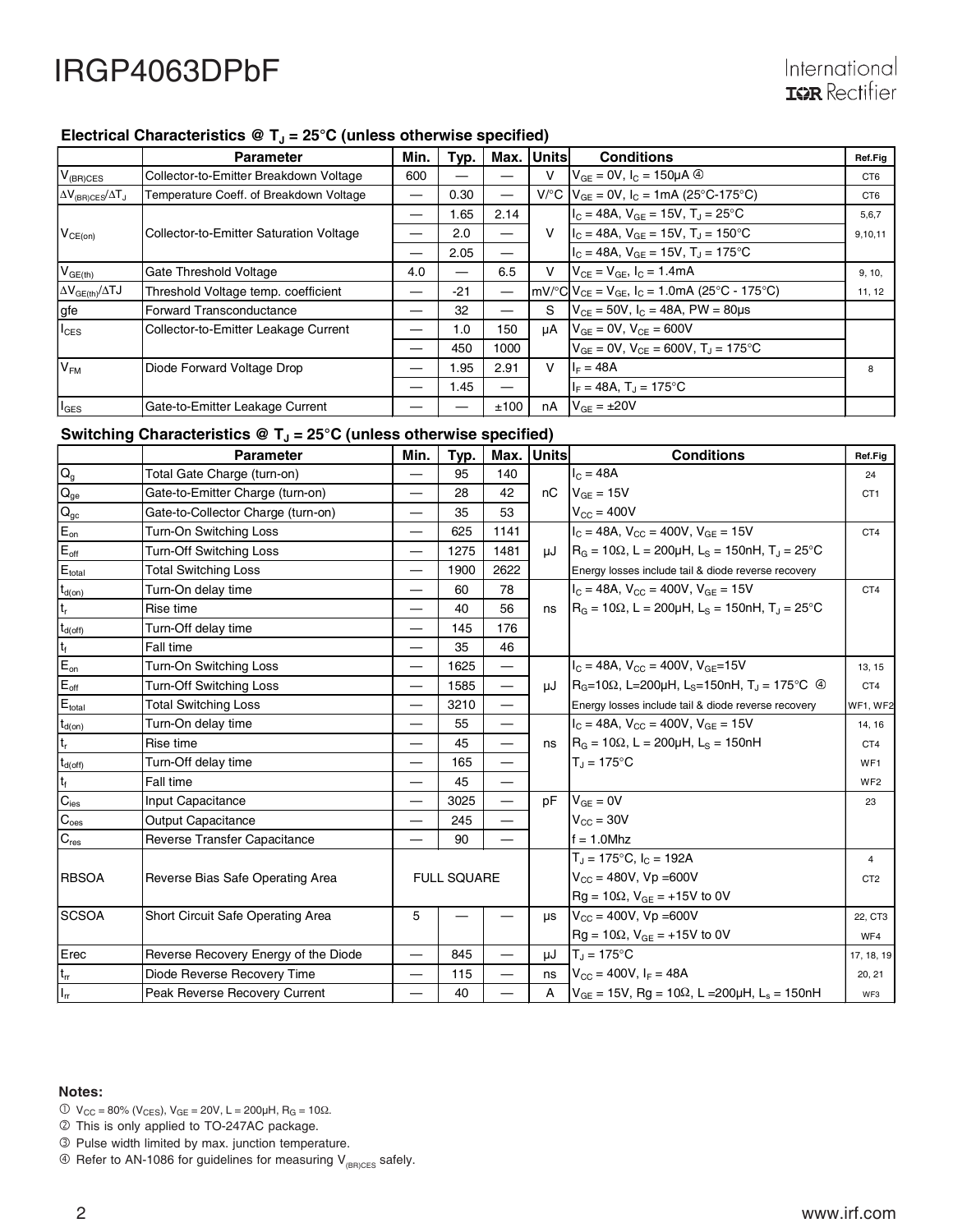





160 180 200

1

10

100

ع<br>ا

1000

0

50

100

150

P<sub>tot</sub> (W)

200

250

300

350

**Fig. 6** - Typ. IGBT Output Characteristics  $T_J = 25$ °C; tp = 80 $\mu$ s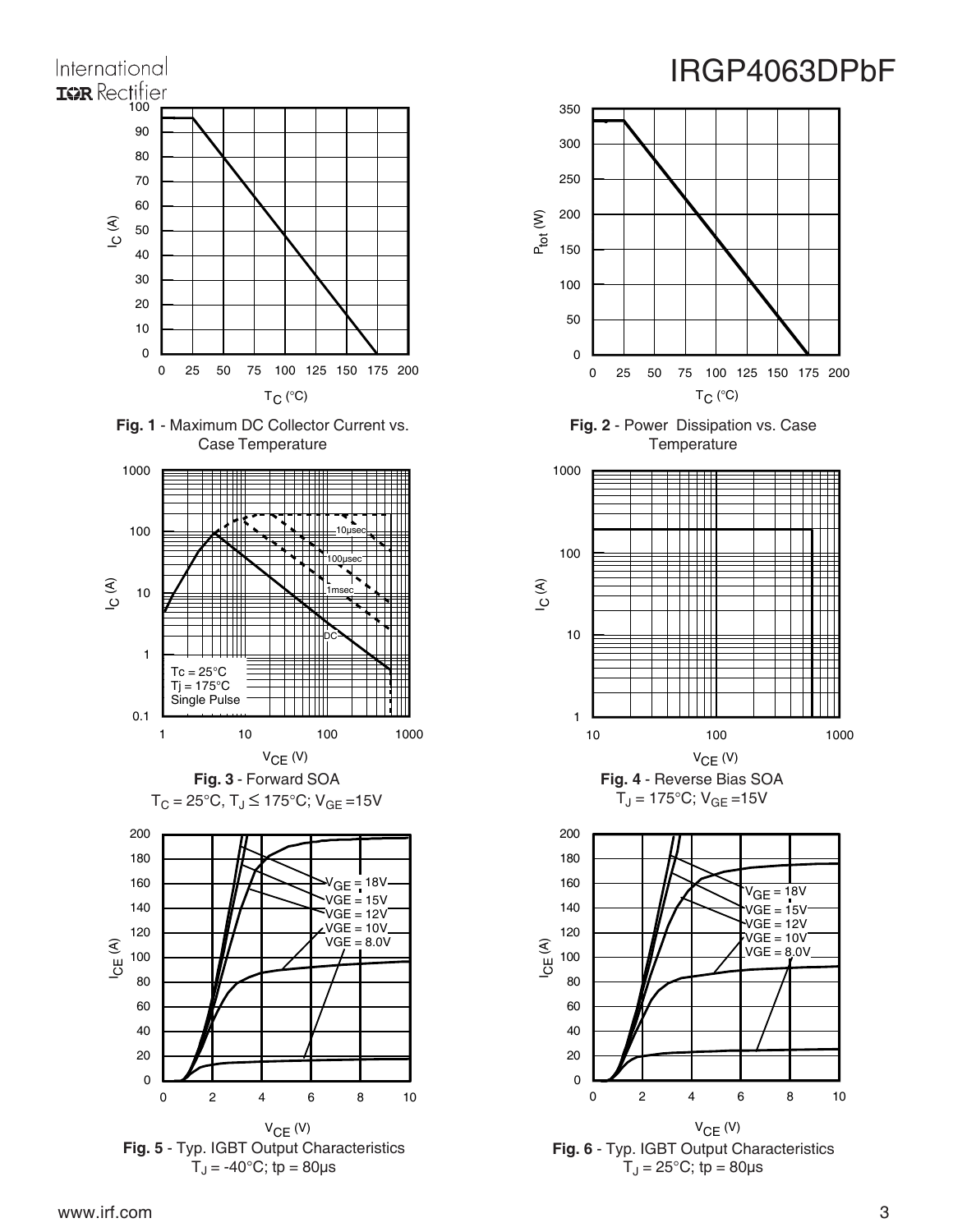### International **ISR** Rectifier





 $T_J = 175^{\circ}C$ 



**Fig. 8** - Typ. Diode Forward Characteristics  $tp = 80\mu s$ 



**Fig. 12** - Typ. Transfer Characteristics  $V_{CE} = 50V$ ; tp = 10µs

 $V_{GE}$  (V)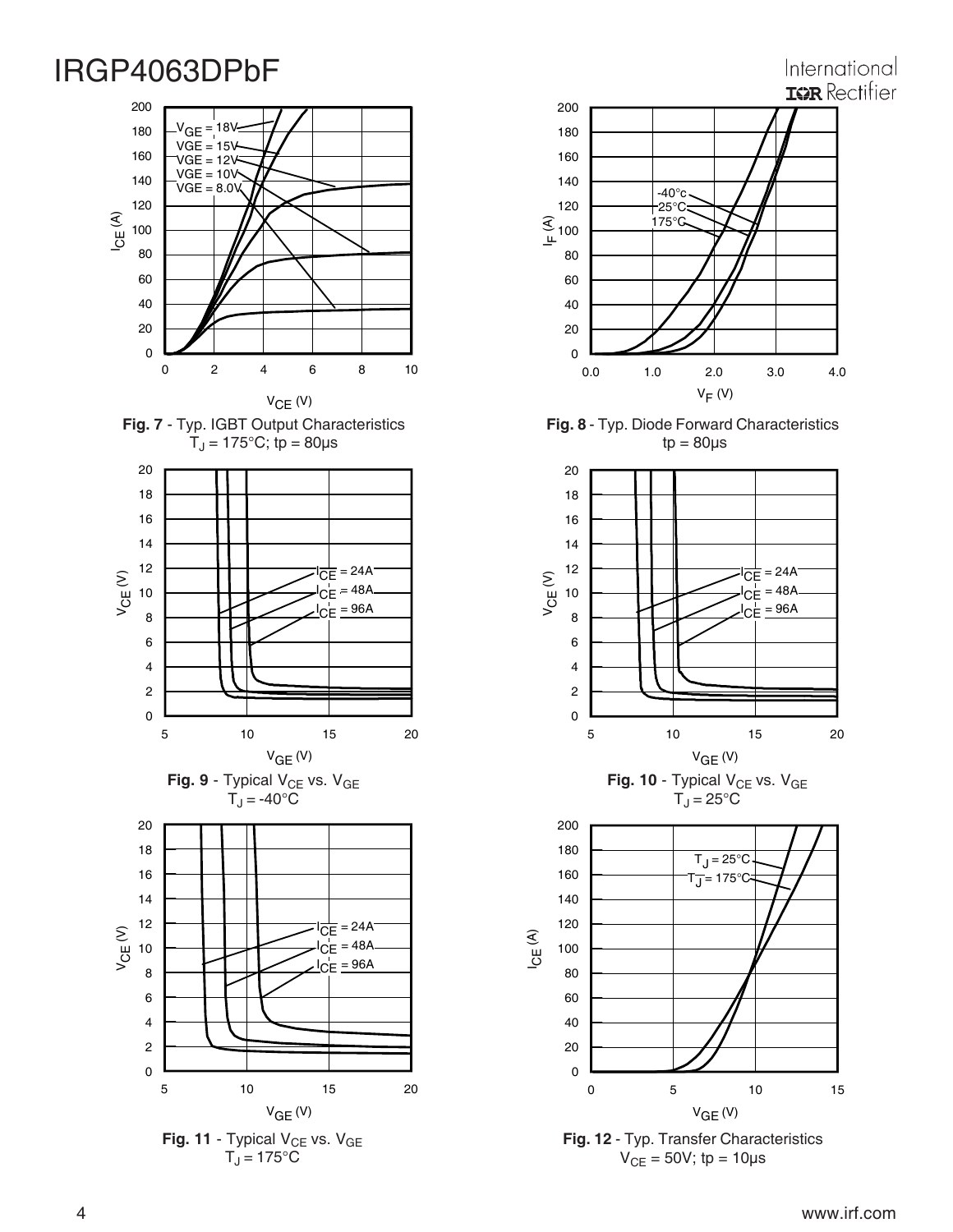

**Fig. 13** - Typ. Energy Loss vs. I<sub>C</sub>  $T_J$  = 175°C; L = 200μH; V<sub>CE</sub> = 400V, R<sub>G</sub> = 10Ω; V<sub>GE</sub> = 15V



Fig. 15 - Typ. Energy Loss vs. R<sub>G</sub>  $T_J = 175^{\circ}$ C; L = 200µH; V<sub>CE</sub> = 400V, I<sub>CE</sub> = 48A; V<sub>GE</sub> = 15V





**Fig. 14** - Typ. Switching Time vs. I<sub>C</sub>  $T_J$  = 175°C; L = 200μH; V<sub>CE</sub> = 400V, R<sub>G</sub> = 10Ω; V<sub>GE</sub> = 15V



Fig. 16 - Typ. Switching Time vs. R<sub>G</sub>  $T_J = 175^{\circ}$ C; L = 200µH; V<sub>CE</sub> = 400V, I<sub>CE</sub> = 48A; V<sub>GE</sub> = 15V

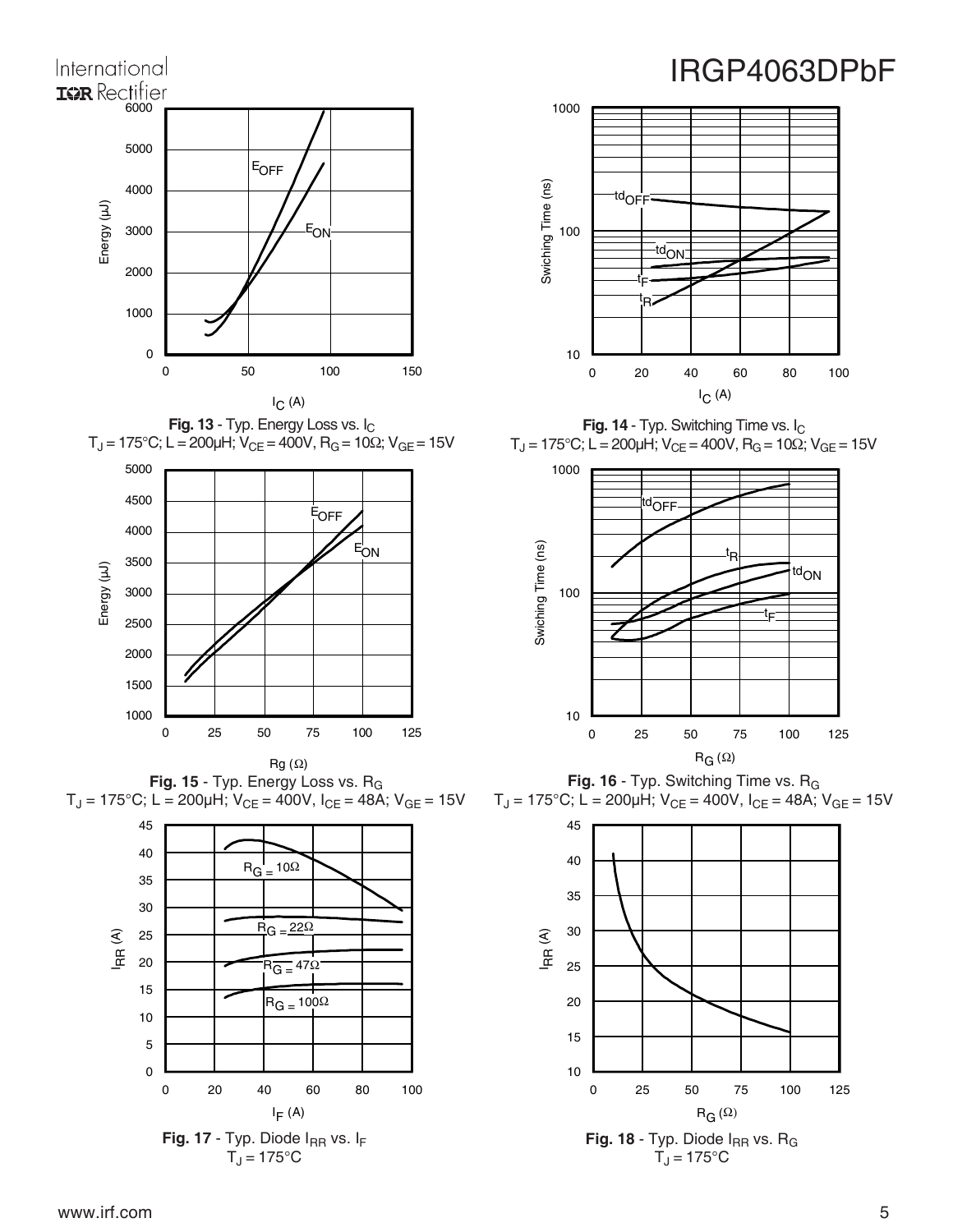### International **IGR** Rectifier



Fig. 19 - Typ. Diode I<sub>RR</sub> vs. di<sub>F</sub>/dt  $V_{CC}$  = 400V;  $V_{GE}$  = 15V;  $I_F$  = 48A;  $T_J$  = 175°C







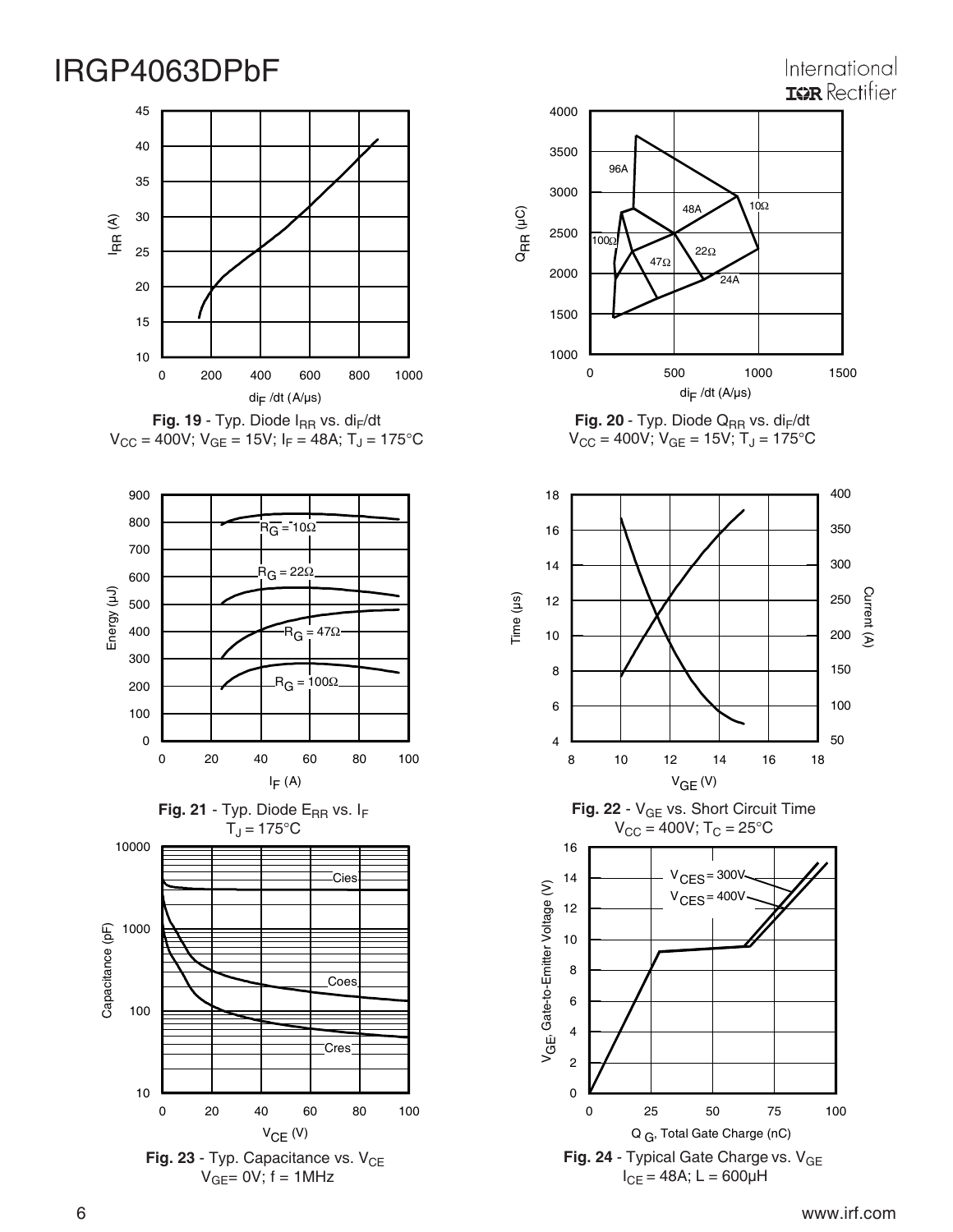### International **IGR** Rectifier



**Fig 25.** Maximum Transient Thermal Impedance, Junction-to-Case (IGBT)



**Fig. 26.** Maximum Transient Thermal Impedance, Junction-to-Case (DIODE)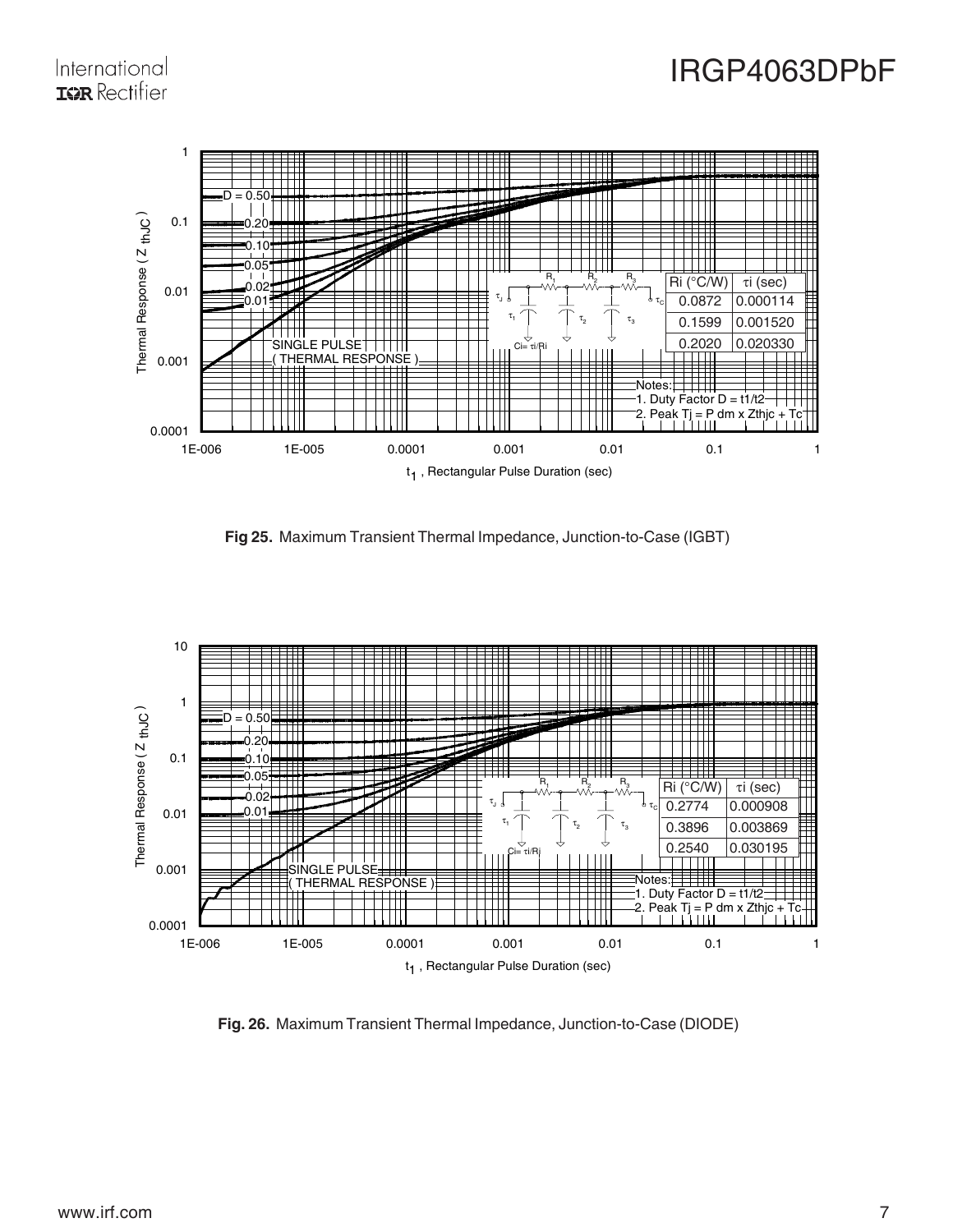

**Fig.C.T.1** - Gate Charge Circuit (turn-off) **Fig.C.T.2** - RBSOA Circuit









**Fig.C.T.5** - Resistive Load Circuit







**Fig.C.T.6** - BVCES Filter Circuit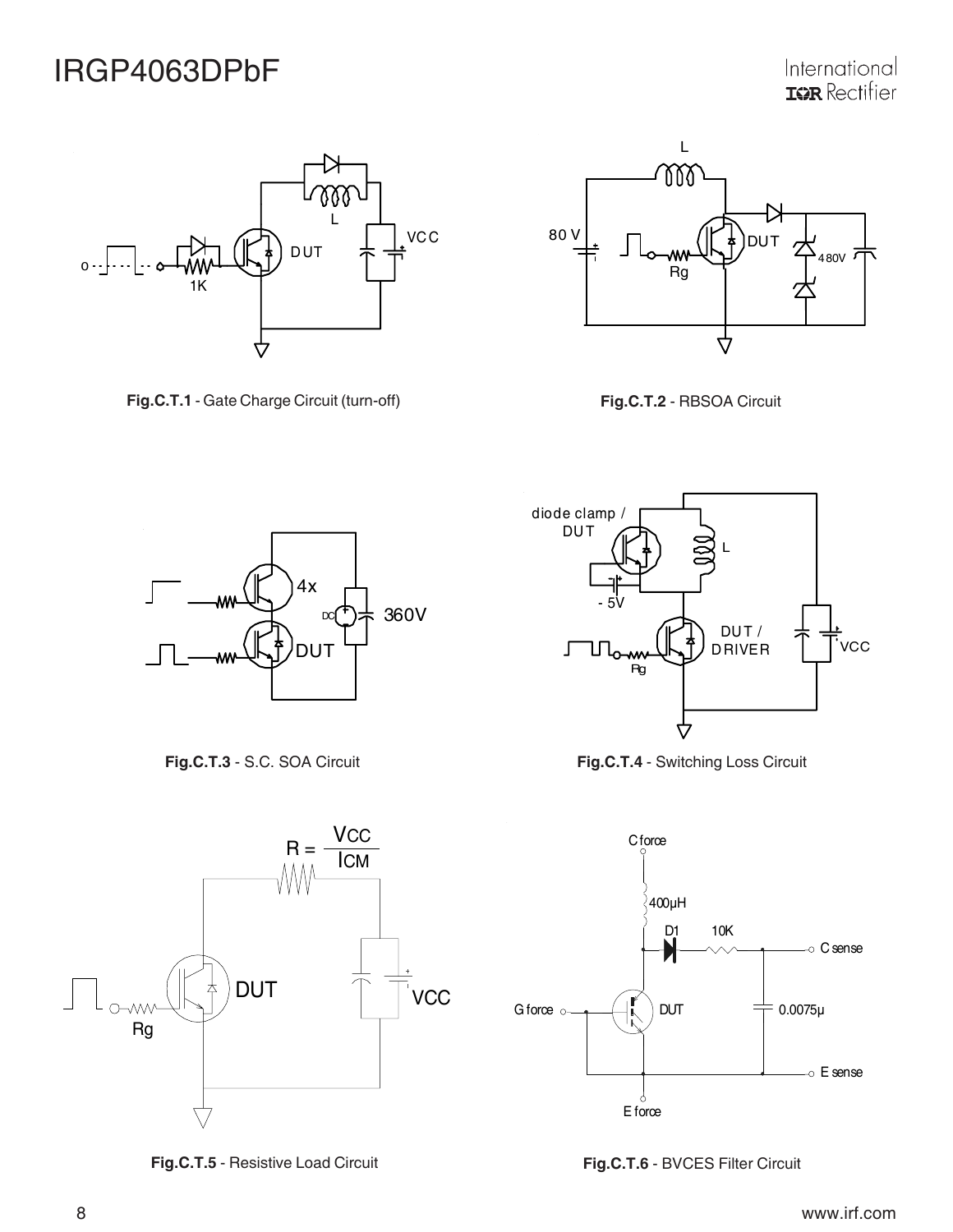## International **IGR** Rectifier











 $\textcircled{a}$  T<sub>J</sub> = 175°C using Fig. CT.4



# IRGP4063DPbF